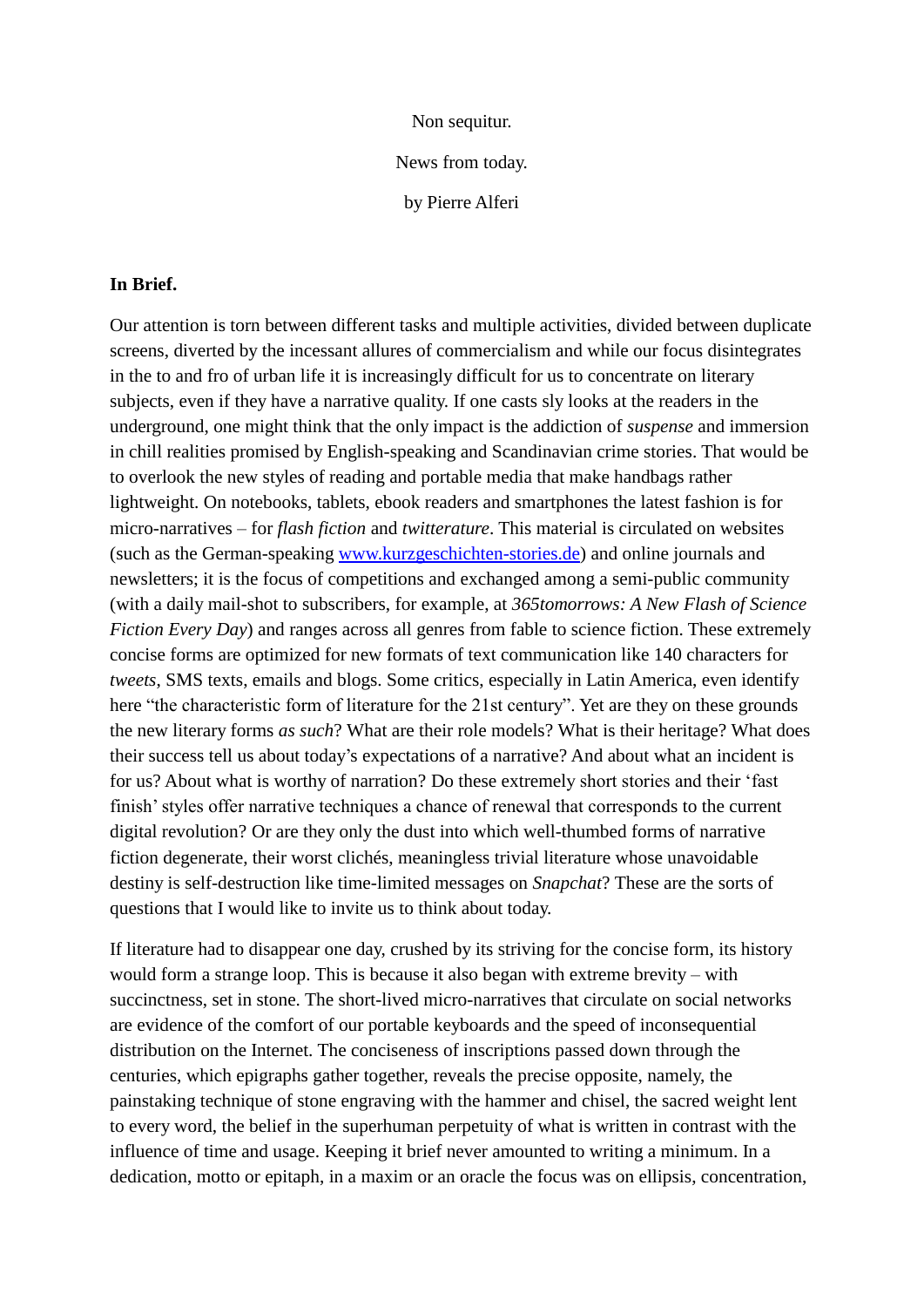tempo and elegance. In other words, it was about a dynamic economy of meaning where the inner tension gives the decisive note. The Latin *brevitas* is a virtue of discourse for which Quintilian even provides a concise definition: "Not saying less or more than is required". This is the counterpart of *copia* or 'fullness' – that speaker's device, which can be used at any time, to spin a story to compile a series of examples and platitudes. Erasmus' extravagant annotated commentary of proverbs in *Adagia* aimed to provide a scholarly example of both. *Brevitas* works wonders when it is used in sarcasm, in attacks on authors of epigrams, yet it is also used among the best historians among whom the aptly named Tacitus ranked highly. Nevertheless, it is also useful even for narrators of stories in the context of morals, in the judgement, sentence or oracle: brevity is the soul of wit.

In fact, the forms of brevity owe most of their success to traditions of wisdom and later to the moralists. Compact, perfected rules stimulate the fantasy and are conveyed in an unbiased fashion.

## *Do to others, as you would have them do.*

# *Slow and steady wins the race.*

The oral tradition is a mode of conservation and proverbs such as those like "immense depth of thought in popular phrases, hollowed out by generations of ants" (Baudelaire in his short fragment *Rockets*) often appear dull to us, like pebble stones that are too heavily worn, scarcely any less like platitudes than old proverbs about the weather. However, it suffices to apply them in a realistic situation and to coat them with our saliva to recognize one of the core elements in them that Jakobson calls the "grammar of poesy" – parallelism with all its asymmetrical effects – and to see how every word deploys the broad spectrum of meanings and connotations that have been deposited in them. The history of the pithy observation is long. It spans from the Greek *gnome (gnṓmē)* to Latin *sententia*, from the apophthgems of great men and characteristics of the moralist to the personal maxim of Chamfort, the philosophical fragment of the Romantics and the Nietzschean aphorism. Of course, contradictory forces are at work during this long history. Polysemy, the adaptability of the proverb and maxim, which are suitable for many purposes, was stifled by reactionary religious morals, when they were ready to merge in a collection of doctrines that is subject to a divine authority. In the *Wisdom of Sirach*, in the *Imitation of Jesus Christ* or the *Surahs* of the Quran, the sentences become laws; their composition fossilizes and their reading becomes a duty. Playing is no longer required; learning is done by heart and by reciting.

However, the sclerotic freezing of meaning is rather the exception than the rule. The conciseness of successfully crafted phrases and their diversity tend to push moral thinking more in the other direction, towards interpretive opening and akin to old wives' tales and the ethics of the moralists. A phantom doctrine is suspended over collections of maxims or ideas and their outlines are blurred. Long before Plato and Aristotle, the Greeks exchanged expressions of flexible and cautious wisdom, which observed opportunity and fortune, – *kairos* and *tyche*. And long after the establishment of monotheistic dogmas, the scholarly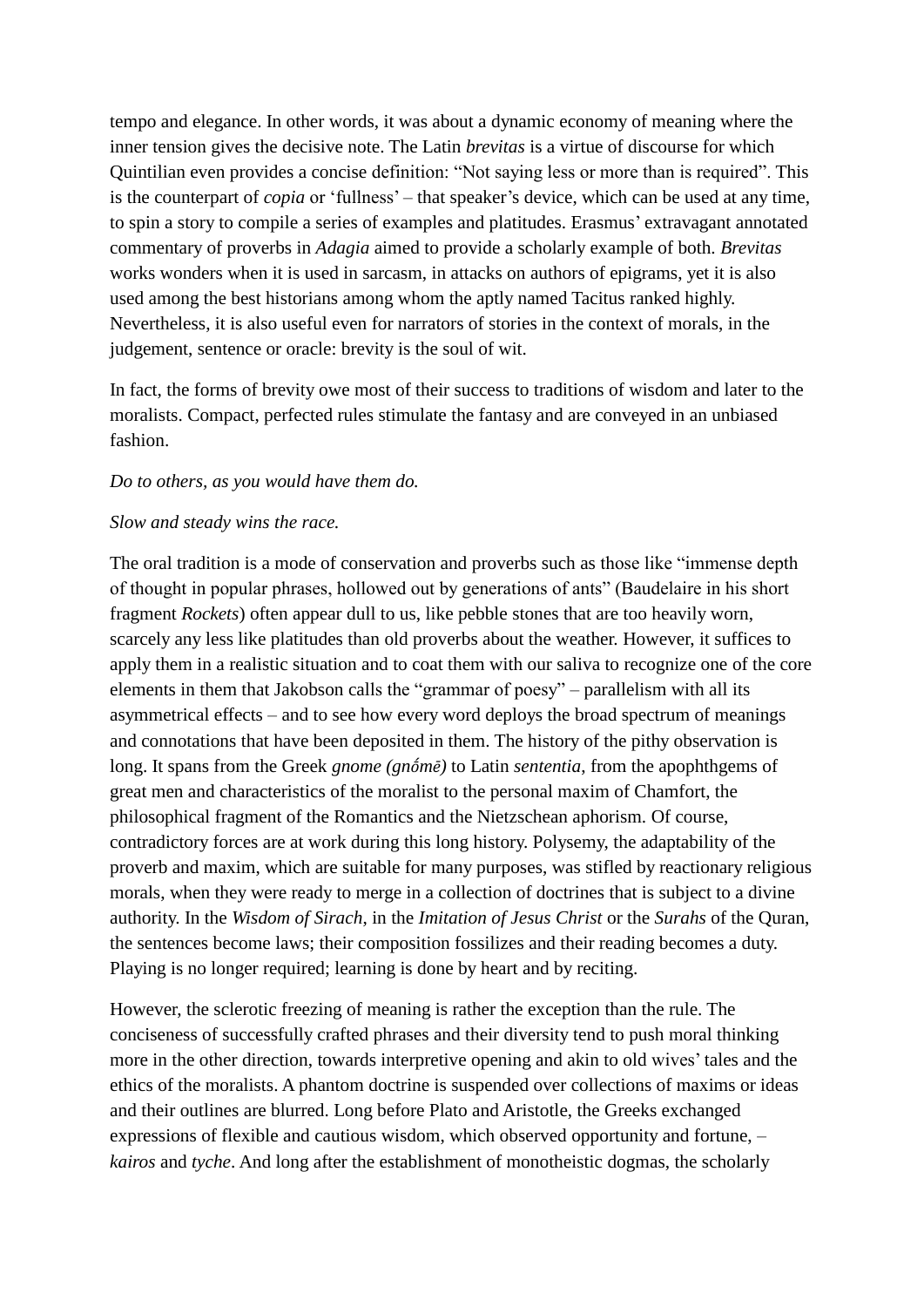disorder of the moralists' maxims appealed to every reader's sharp-sightedness and his or her fantasy. Their dispersion was a counterbalance to the intolerant universality of each individual, as if the principles were as abundant as the cases. The collections of these concise forms, for instance, by La Rochefoucault, Vauvenargues or Joubert, give everybody the option of finding his own way through them. Their morality is the morality of a flexible, revisable guideline for behaviour in the world. As is the case in large sections of Chinese aphoristic thinking, it brings into play never-ending casuistry and an art of combination that is sensitive to "the extravagant nature of individually different human beings", as Chamfort states in the *Incipit* of his *Maxims and Thoughts.* And he conceded, "What I learned I no longer know; the little I still know, I guessed." In the realm of ethics and philosophy, concise forms seem rather to correspond to far strewn thinking that is configured like an island group. Their concentration, the high and memorable span of their train of thought is often concentrated playfully in the final words. This is referred to as a 'point'. The sophisticated aesthetics and ethics of the Renaissance period set great store by this. Moreover, the 'point', this principle of thorough reasoning, in which Baltasar Gracian sees the art of genius itself, actually coincides with a tension of meaning that is skilfully applied, albeit in point form to the provisional. There is always a certain ambiguity involved in this case.

# **Incident (***Événement***)**

This excursion far from contemporary narrative fiction was no detour. In particular, when stated in succinct terms, it implies something analogous to the 'point'. 'Micro fictions', which incorporate just a few lines or even only several words, endeavour in the overwhelming majority of cases to emphasize the incident or event that they report. They do so by adding an ironic or paradoxical nuance. A narrative point, which is no longer a 'word figure', but a temporal and causal 'thought figure' corresponds to the rhetorical point of the sentences. *Today my telephone is faulty, my ankle is broken and I have a stiff neck. Today I stepped on my cat while going downstairs. VDM* [a micro narrative "FMyLife" on the app *Vie De Merde*  ("Life Sucks")]

*The moon was rising when the blue steel monster started to rock and swung his long pincers high above him. He destroyed several skyscrapers and buildings. A fire broke out. The city turned a purple-red colour; it was beautiful like a sunset. Another idealist who wants to snatch the moon, I thought.* (Prix Pépin d'Or 2009).

The websites and journals dedicated to the shortest stories prefer to cite Félix Fénéon and his *Nouvelles en trois lignes* or Hemingway's famous short six-word story, *For Sale, Baby Shoes, Never Worn*.

Unfortunately, neither narratives in the *twitterature* nor the six-word stories, which were available for me to browse on their official websites, are ever on the same level as these admittedly modest examples. As these mini-short stories aim to conclude at all costs on an inventive note, they rush towards their ending that swallows everything. In the minimal space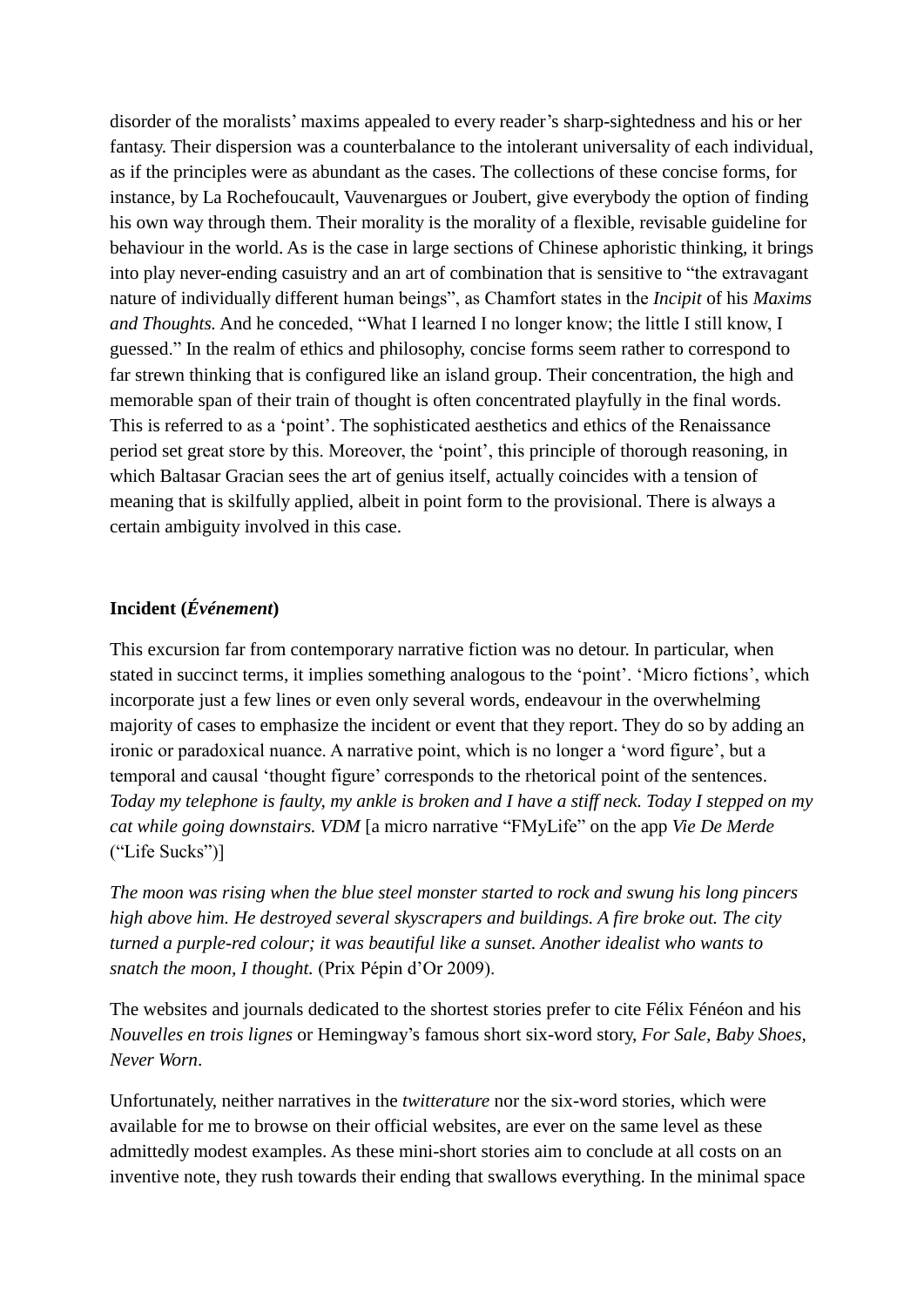available to breathe, the meagre writing style is reduced to an art of the punchline that rapidly becomes tedious. Regardless of the comments from enthusiastic managers of the websites committed to these narrative miniatures, texts rarely appear, which a reputable publisher would publish and really successful texts are even scarcer. An experienced writer can certainly draw something from the drastically compact space. For example, Bruce Sterling, who writes for the science fiction anthology magazine *Wired*:

### *It cost too much, staying human.*

However, these 'new short forms' seem to me in the first place a sort of refuge for light and childish illusions, slightly naive fiction and clumsy jokes that would not be acceptable elsewhere.

The effects of the 'short turn' in narrative fiction are thus not comparable with those of *brevitas* and the moral register. Often, they are even their caricatures. The micro fictions, which are entirely obsessed with the 'point', generally succumb to a simple punchline. The risk in this case is that a joke is the only memorable thing. In the best cases, on a small scale they integrate the classic narrative patterns of the short story and anecdote. The *short-short story*, which is also known as *flash fiction* (or also *smokelong story*) and only spans one or two pages is incidentally a short novella or short story or anecdote that already existed at least since the early 20th century. These two genres, which are generally widely respected, were defined in aesthetic terms and recently also statistically on the basis of their treatment of the incident (*l'événement*). The novella, which was mentioned by Boccaccio, thought through by Goethe and dismantled by Robert Petsch, narrates a single incident through a series of different scenes. The anecdote, originally justified by the renown of its protagonist, nowadays refers to every treatment of an incident in a single scene. The narrative challenge for the related short forms lies in maintaining the probability (*probabilitas*) of a plot sequence on a reduced scale. The associated disadvantages, that is, for deploying any word art, as Poe correctly explained, are compensated for by the unity of attention and thus by the impression of a quasi-simultaneity of all elements.

Yet which 'unique incident' is actually meant here? What deserves to be narrated, even if this is only in three lines? Our old narrative traditions – in literature just as elsewhere – set out substantial restrictions for the domain of the incident. In this context, the incident concerns a human action, which is preferably extraordinary; it is always uplifting in some way and mostly overcomes obstacles. In the basic arrangement emerging from this restriction the beginning creates an expectation that only the ending will fulfil. It poses a question whose answer it postpones. After two-thirds of the narrative a test or contradiction produces a disruption of the balance, an upset or a turning point (*Wendepunkt*). This central peripety – the decisive incident, the only one in the case of the short story or anecdote – leads to the resolution of the conflict due to the success (and more rarely the failure) of the hero. Actually, this scheme can be identified everywhere, as idiot-proof as it may be – and scholars of storytelling count thirty-six versions of it, divided into three, five or seven episodes, which can be altered in genres of conflict- and basic behavioural patterns. Although all literary narratives, which are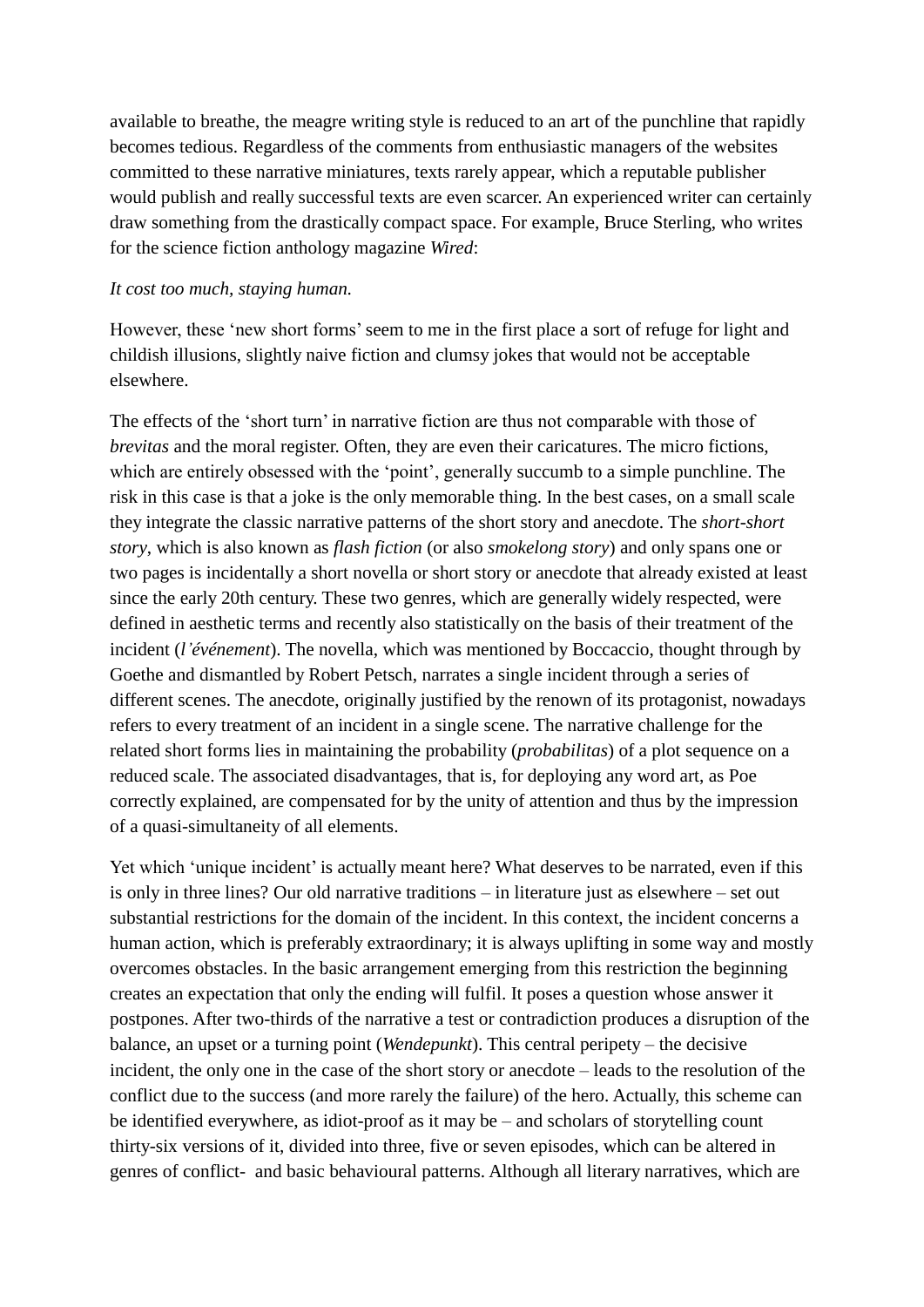worthwhile reading, deviate from this scheme, if they don't entirely turn their back on it, it continues to structure the vast majority of published narratives whether short or long. The underlying conception of the incident merits further questioning more than the detail of its construction that merely interests screenplay authors. Hence, there is a human, unusual and instructive action, yet for peripety and resolution to occur, it must precisely follow the laws of causality and the linear continuity of time. The incident is just another element in the iron chain of causes and effects that merely stands out a little more. The narrative 'point', which ultimately embellishes it, is a material irony that has settled in it: a boomerang – whoever digs a hole for others will fall into it himself – or an unintended effect, a reversal of roles or a counterproductive act.

Our *flash fictions*, short stories or anecdotes are overwhelmingly based on precisely this nonreflected concept of the incident, this overvaluation of human action and this laboured causalism. Rather than demanding experiments, its brevity generally exposes the old frame better than ambitious novels that allow the stereotyping of their narrative logic to be slightly overlooked due to the duplication of sub-plots. The perplexity arising from the punchline of the short stories published on flourishing websites over the past ten years is probably due to its mechanical aspect: the 'point' of these stories is too blunt.

#### **Assassination.**

Félix Fénéon's *Nouvelles en trois lignes* on the other hand aroused hopes of something entirely different and in the gap that they made in the narrative prose they opened up a view of something entirely different. This was to be nothing less than a new narrative art, and brevity was to be the lever, or as his friend Mallarmé also expressed it, its "explosion". Indeed, this concerned an 'explosive' element from which something follows that I will call an *anarchistic caesura* in the history of the short story. In 1892, after banal clashes between activists and police officers in Clichy a first wave of assassinations shocked Europe. The bomber and anarchist Ravachol was arrested and was guillotined in July of the same year. The following year it was Vaillant's turn; he committed a bomb attack on the French Chamber of Deputies. One year later a nineteen-year-old Italian anarchist stabbed and murdered the French President, Marie François Sadi Carnot, because he had not pardoned Vaillant. (The weapon's handle was red and black.) As is widely known, it was this era – which drew to a close as the police stopped the Bonnot Gang in 1913 – that led to the emergence of an embodiment of the devil, which lost nothing of its phantasmal aura, namely that of 'terrorists'. However, it is less well known that anarchism was fashionable at that time with a section of the literati and artist milieu – the same circles from which the avant-garde emerged in the 20th century. As diverse writers as Oscar Wilde, Maurice Maeterlinck, Paul Verlaine, Octave Mirbeau, Émile Zola and even the barely progressive Frédéric Mistral openly announced their support for this. The anarchist magazine *La Révolte* attracted prestigious writers at the very moment when Laurent Tailhade wrote a commentary in his supplement about the attack on the French Chamber of Deputies and entitled this with the famous phrase, "Who cares about the victim, if the gesture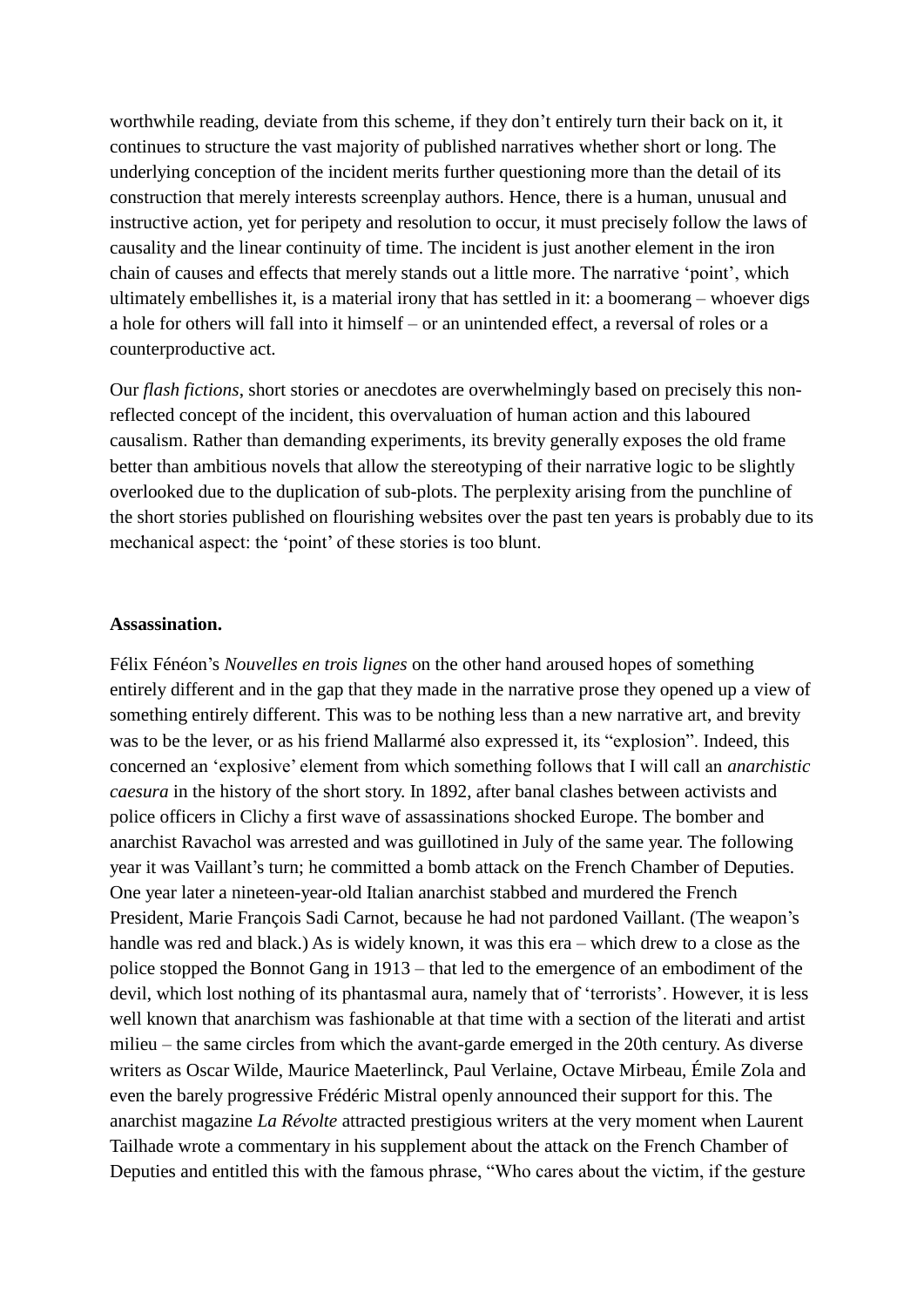[of the violent act] is beautiful"? Although this literary fashion did not last long, in his chapter on the "Poetics of the Bomb" in his remarkable book *Fictions de l'anarchisme* Uri Eisenzweig convincingly explained how the intellectuals did not give way *in spite of*, but *because* of the murderous assassination attempts. In fact, this was never stronger than at the culmination of the attacks around March 1892. How can this be explained?

Sympathy for anarchism was even more pronounced when it went hand in hand with aesthetic decisions. Fénéon invented the shortest story anew by treating the *fait divers*, the incident that was reported in the papers under the 'sundry events' or 'filler' reports, like a meteor, like a small unforeseeable and inconsequential explosion. The *Nouvelles en trois lignes* or 'news in three lines' column published in the newspaper *Le Matin*, contains genuine miracles of 'emaciated prose'.

*- The insolent soldier Aristide Catel with the 151st regiment aped the gestures of Corporal Rochesani. The military council of Châlons sentenced him to two years in prison!*

The conciseness stimulates his inventiveness in expressive punctuation and rhythm.

*- As the Lemoine from Asnières got into arrears with payments, the landlord dismantled the stairs: the fall of the children, – several metres.*

The *fait divers* becomes a social hieroglyph: a striking, figural sign that remains enigmatic.

*A young woman jumped from Saint-Cloud Bridge into the Seine. She regretted being fished out again and didn't give her name.*

The symbolists were aficionados of the *fait divers* or 'sundry' reports. Like Roland Barthes a century later, they read in them "signs whose meaning remains uncertain, [...] rich in causal deviations". André Gide inherited this fascination when he wrote legal chronicles or even Robert Musil with the arbitrary literary beginning of *The Man Without Qualities*. Yet it is Mallarmé who supplies the key to this fascination in his *Grands faits divers* (1897). He declares scandalously, "Let us go straight to the future assassination", since the assassination like the *fait divers* seems to occur outside of causality like an absolute event. It happens somewhere and sometime, arbitrarily. Its murderous violence destroys it – he confesses his pity for the "maimed onlookers", yet he praises the light of epiphany, the non-causal brightness that a bomb casts over the city. In a reversal of perspectives, which one may call idealist, the implacable rejection of social laws, which anarchist assassination expresses, is for him merely the picture of rejecting aesthetic conventions that are the basis of their practice. For the author of concise prose, which he was too, this rejection is precisely one of causalist, heroic or naturalist narration aimed at morality; a rejection of representation both in art and politics and of what he calls "redactions". Enough of the novelist *mimesis*, of these linear narratives and the leaked descriptions that have a whiff of history and geography lessons! More space for the incident (*l'événement*), the pure incident!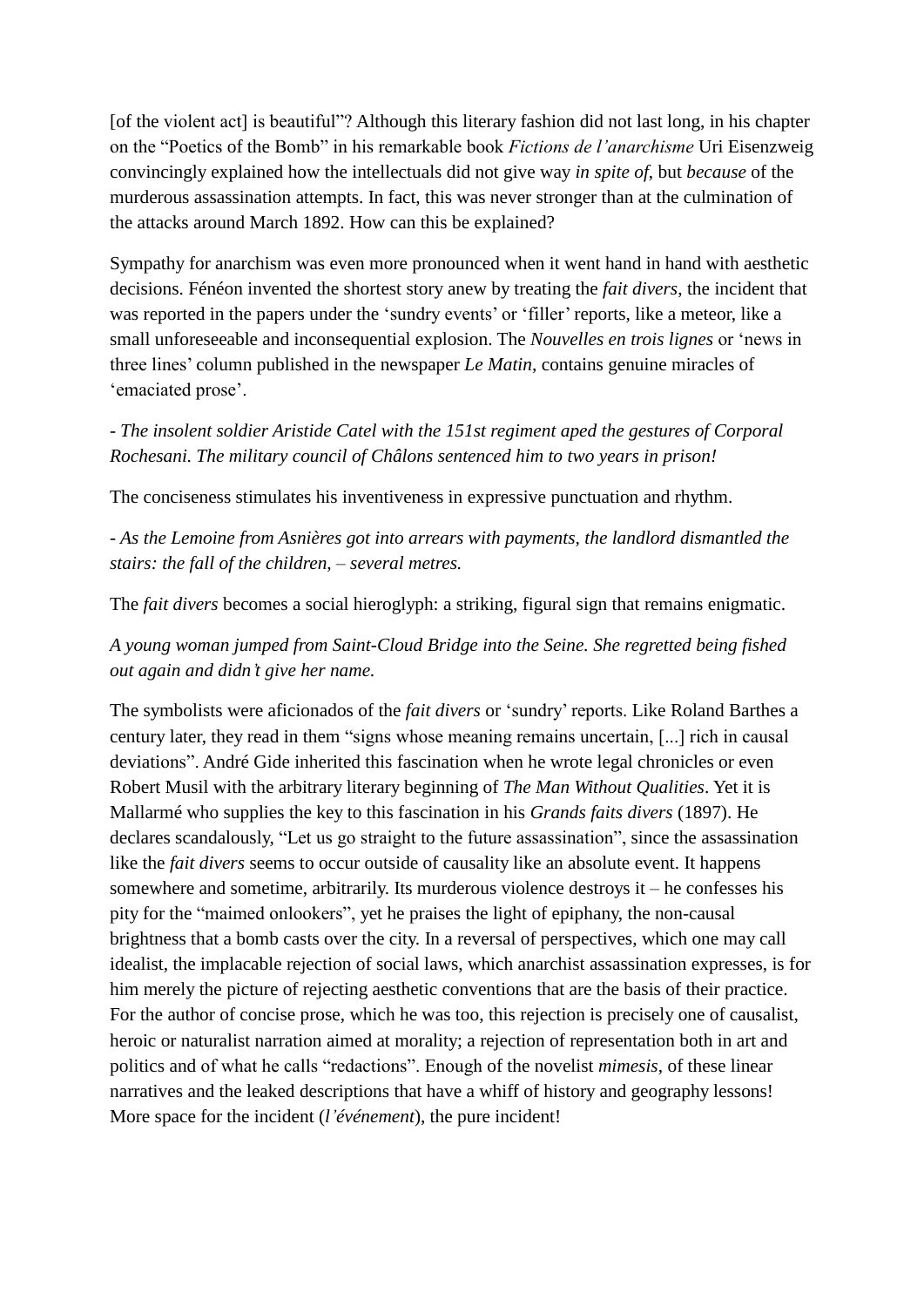# **No story.**

My hypothesis is that the new art of the short story, which was borne of this violent incision (or this C-section) of anarchist terrorism, is an art of the *non sequitur* – an art of narration of events without any cause and without any final purpose. Fénéon's work was merely the embryo of this. To release oneself simultaneously from every aetiological belief and every moral intention will always be determined by a risk, almost insanity. It means a veto of every story. "There are no stories. There have never been stories. There are only situations, having neither head nor tail; without beginning, middle or end." Jean Epstein's dictum has been appropriated by all, or almost all 20th century avant-gardists in art. All of them, or almost all, were against the novel. This didn't especially disturb the novel, like a weeble toy, it is always ready to begin with another lurch forwards. Yet the avant-gardists were at least mistrusting of long, continuous narratives because they were better than society as a whole at judging the traumatic and powerless nature of historical experience that was peculiar to the 20th century from the second decade when an assassination heralded a catastrophe. Teleology, the light at the end of the tunnel fades, when the replay of an event is no longer concerned with the transmission of a useful experience. "Experience", wrote Walter Benjamin in 1933, "has been devalued and that in a generation which in 1914–18 had one of the most monstrous experiences of world history."

Although they look like fables there is nothing less uplifting than Kafka's short stories, perhaps with the exception of Walser's *Berlin Stories*, which Benjamin instantly understood as convalescent, indeed, post-traumatic. There is nothing less like a novel, insofar as one does not suspend it, as he later attempted, than the *Epiphanies* written by Joyce in the early 20th century to narrate the emergence of a consciousness in the violent chain of a simultaneous stream of feelings and thoughts. The absence of any kind of final purpose even became a demand in Beckett's *Stories and Texts for Nothing* and his late short prose writings. These new-fangled short forms unify seemingly contradictory qualities from the viewpoint of meaning, which Barthes identified in the *haiku* and its narrative cousin, which he calls the *incident*. They are immediately clear, but they also suspend 'meaning' in the elevated sense of significative importance and final purpose. By emphasizing the ridiculous aspect of their content, they complete an epoché, a suspension of anticipated meaning. According to Barthes they are anti-allegorical forms.

It is not enough to erase purposefulness above the event to expose it. One must again shortcircuit the partial or contorted causality that, in giving it the appearance of necessity, instils in us the illusion that it was predictable. Charles-Albert Cingrias's drifting off, digression, indeed even going astray serves to do so just as much as those practices of his idiosyncratic predecessors, the advocates of long walks and meandering discussions with unknown persons: Dorothy Wordsworth and Thomas de Quincey. Each *Air du mois* that covered a few pages and that Cingria entrusted to the *Nouvelle Revue Française* anticipated narrative logic. He jumped – often on a bicycle – from one hour, one subject, one incident to another with amazing grace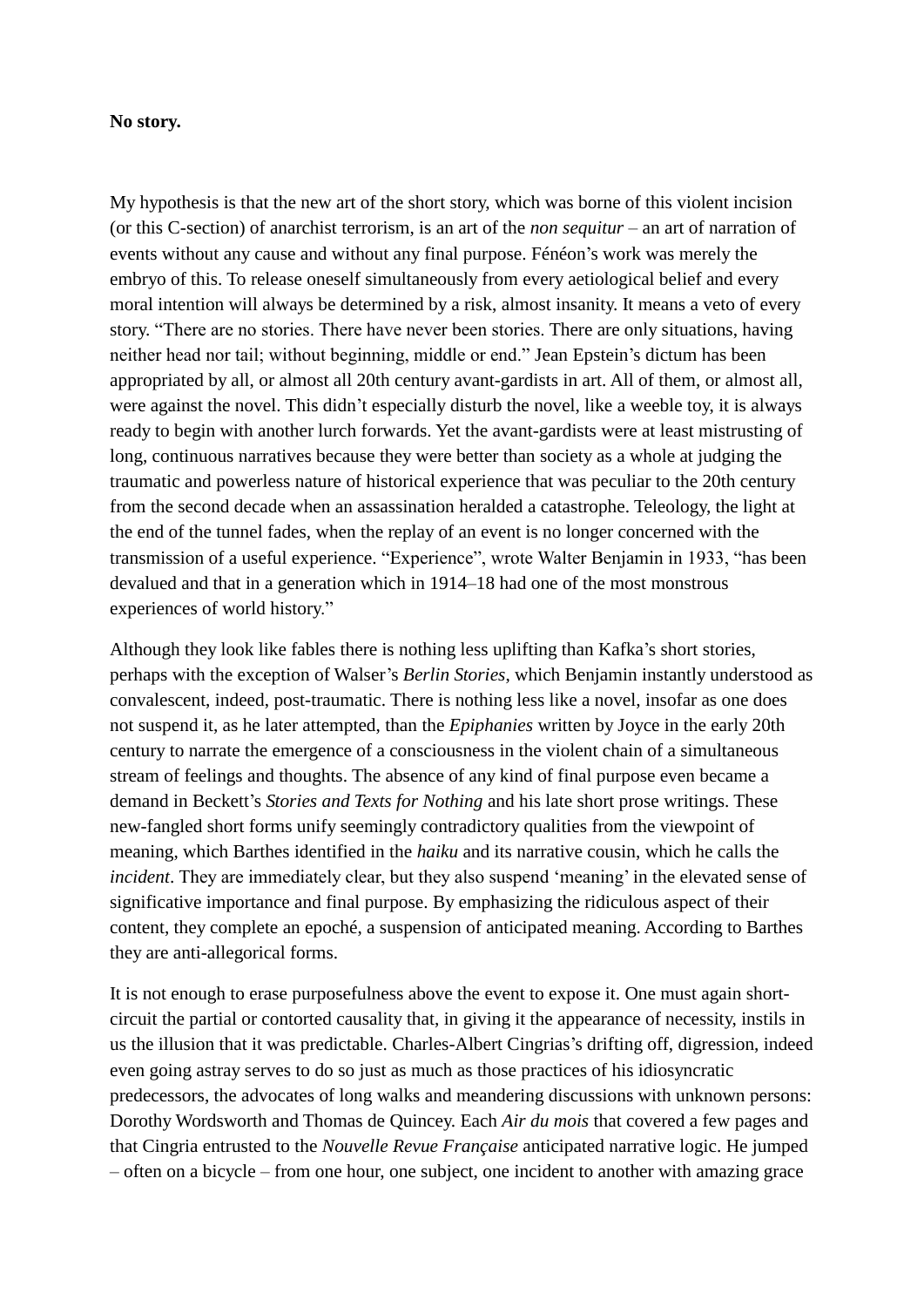and simplicity. Sometimes the real incident of the narrative happened outside, in the hiatus between two sentences, and one only experienced it afterwards, following an emergency stop. Antonio Pizzuto achieved the causal drives of language itself much more artfully, more acrobatically and ostentatiously from his hyper-concentrated, most concise prose that he devoted himself to at the end of his life. From his *Pagelle* and *Paginette* of a single piece conjugations, articles and conjugated verbs progressively disappeared and made space for an explosive stage on which objects, persons and actions collide with each other and from one another on an equal footing.

These accelerations, concentrations, clever interruptions are perhaps the "future assassination" divined by Mallarmé. In contrast to the anarchist bombs, they didn't arouse any attention; many individuals in the literary field know nothing about their existence. They only reported events that were hardly memorable. The canary died in his cage. A boy gave his neighbour a persimmon fruit. It rained for three days without stopping. In Soseki's 'prose haikus' or later in Kawabata's *Palm-of-the-Hand Stories* the event, which has no moral or causal importance whatsoever, was no longer even embellished with the ornament of the extraordinary or important. For it happens in everyday life. It is hidden. It passes by incognito, like everything that happens in life, except in the eyes of a few novelists like Emmanuel Bove or Henry Green who really show curiosity for small, banal incidents. At first sight they appear disappointing, though they are perhaps the invaluable secret of the everyday, of what Georges Perec called the 'infra-ordinary'. Something miniscule, inconspicuous and ridiculous, something that is not perceived or only unclearly – something has happened. An event that belongs to everybody and nobody and which all have in common.

However, one must say that these silent explosions have had effects on the best popular writers of short fiction since the 1950s. In Salinger's texts with all his chance encounters with children. In Carver, in his sad marriage scenes. In Brautigan when *In Watermelon Sugar* he masses together miniscule peripeties thanks to this random and sticky binding agent. These are rare and already old examples. Not so long ago in an underrated book Michelle Grangaud joined together several hundred shattering micro-events, gestures that became a *gesture*, an epos of the everyday. However, that remained an isolated case.

The extremely sparse emergence of these narratives, which are not unscrambled and not resolved particularly in the genre of contemporary *flash fiction* leads me to conclude with two questions. The first is a slightly angst-ridden question: where are today's short stories? Where are the 'concise' texts that accept this challenge of the bare event, of the event disrobed of its old heroic prestige and reproduced beyond any fatal linking and any moral lesson? It will not have escaped you: the more precisely that the idea of *today's short story* is composed, the more the difference is minimized with the prose poem. True, it can and is no longer admissible as an allegorical work like the prose poems *Treasurer of the Night* (*Gaspard de la Nuit*) or *Paris Spleen* (*Le Spleen de Paris*). Above all, it would still be a narrative, even if this must be a betrayal of Maurice Blanchot, who ended his last story with the words, "A story? No. No stories. Never again." However, I believe that the essential genre distinction between the shortest story and the prose poem is basically ineffective and even damaging for poetry as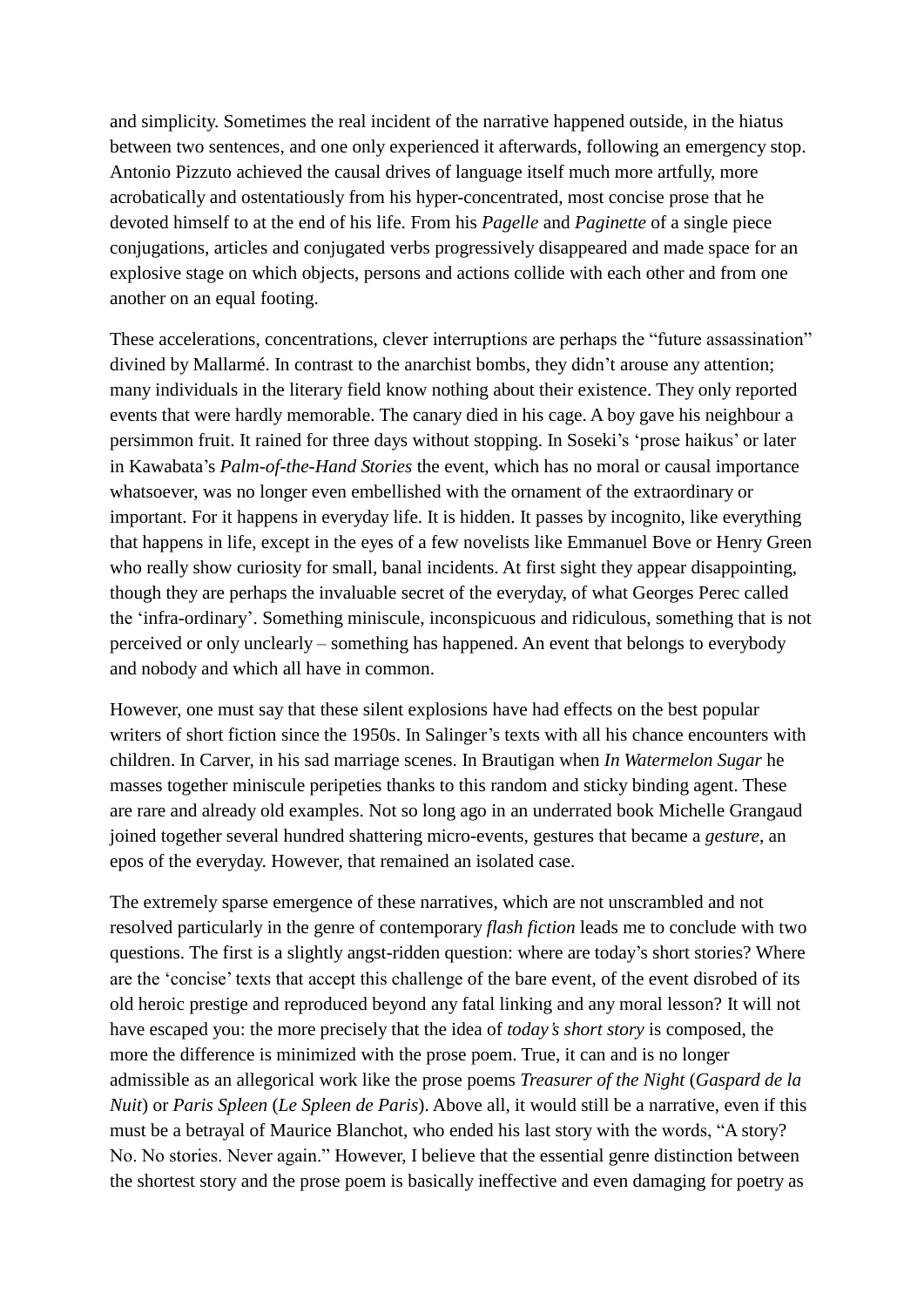well as for the narrative. Some fledgling magazines like *Double Room*, which are actively working for its elimination, produce texts that are more stimulating than all *smokelong stories* and perfect their plot and punchline in vain. Today's short stories tend to be found more in the unspecific, hybrid and broken forms than in the polished miniature novels that are trimmed to a specific text length for social networks.

My second and final question relates to the chain, the series of these shortest stories – the *fixup*, as they say on *flash fiction* websites. This is obviously less serious. Creating a book, compiling an anthology is by no means of crucial importance. By definition abundant media forms are suited for conciseness. Posted, thrown on the Internet, co-aligned in magazines, read aloud in less time than it takes to smoke a cigarette, they can assert their lightness to ensure the "evanescent thoughtfulness" that according to one expert is typical for readers in the underground. Nevertheless, their assembly can equally produce a new form, or rather a new experience. The juxtaposition of autonomous short stories results in an unsystematic complexity that inspires imagination and thought. The collections of classic short stories promise a genre of symbolic or thematic unity. But other collections can sketch a landscape, a fresco, a mosaic, a puzzle, a more or less close-meshed web, a constellation, a fractal or netlike structure; ultimately, the map of a world in which incidents happen everywhere without cancelling it, a world in which *suspense* has withdrawn behind suspension or leaving things in suspense. Exactly one hundred and fifty years ago somebody had a precise premonition of the paradox of such tortuous fantasies, namely, Baudelaire in his dedication in *Paris Spleen*:

My dear friend, I send you here a little work of which no one could say that it has neither head nor tail, because, on the contrary, everything in it is both head and tail, alternately and reciprocally. Please consider what fine advantages this combination offers to all of us, to you, to me, and to the reader. We can cut wherever we like – me, my reverie, you, the manuscript, and the reader, his reading; for I don't tie the impatient reader up in the endless thread of a superfluous plot. Pull out one of the vertebrae, and the two halves of this tortuous fantasy will rejoin themselves painlessly. Chop it up into numerous fragments, and you'll find that each one can live on its own. In the hopes that some of these stumps will be lively enough to please and amuse you, I dedicate the entire serpent to you."

(Charles Baudelaire, Paris Spleen and La Fanfarlo, translated by Raymond N. Mackenzie, Indianapolis 2008, p. 3).

Original contribution © Pierre Alféri, 2015

# **Non sequitur. The garbled story of presence**

Lecture of **[Pierre Alféri](http://www.readme.cc/book-tips-readers/author/showauthor/8036/)** (Paris). The keynote lecture of the [International Literature Festival](http://www.erichfriedtage.com/)  [Erich Fried](http://www.erichfriedtage.com/) 2015 on the theme of "Facts and Fiction. Literary Reportages", 6 to 11 October 2015, was commissioned as a cooperative initiative of the Internationale Erich Fried Gesellschaft / Literaturhaus Vienna und ELit Literaturehouse Europa/ELit Literaturhaus Europa. The text will be released online (in English) in the Observatory for European